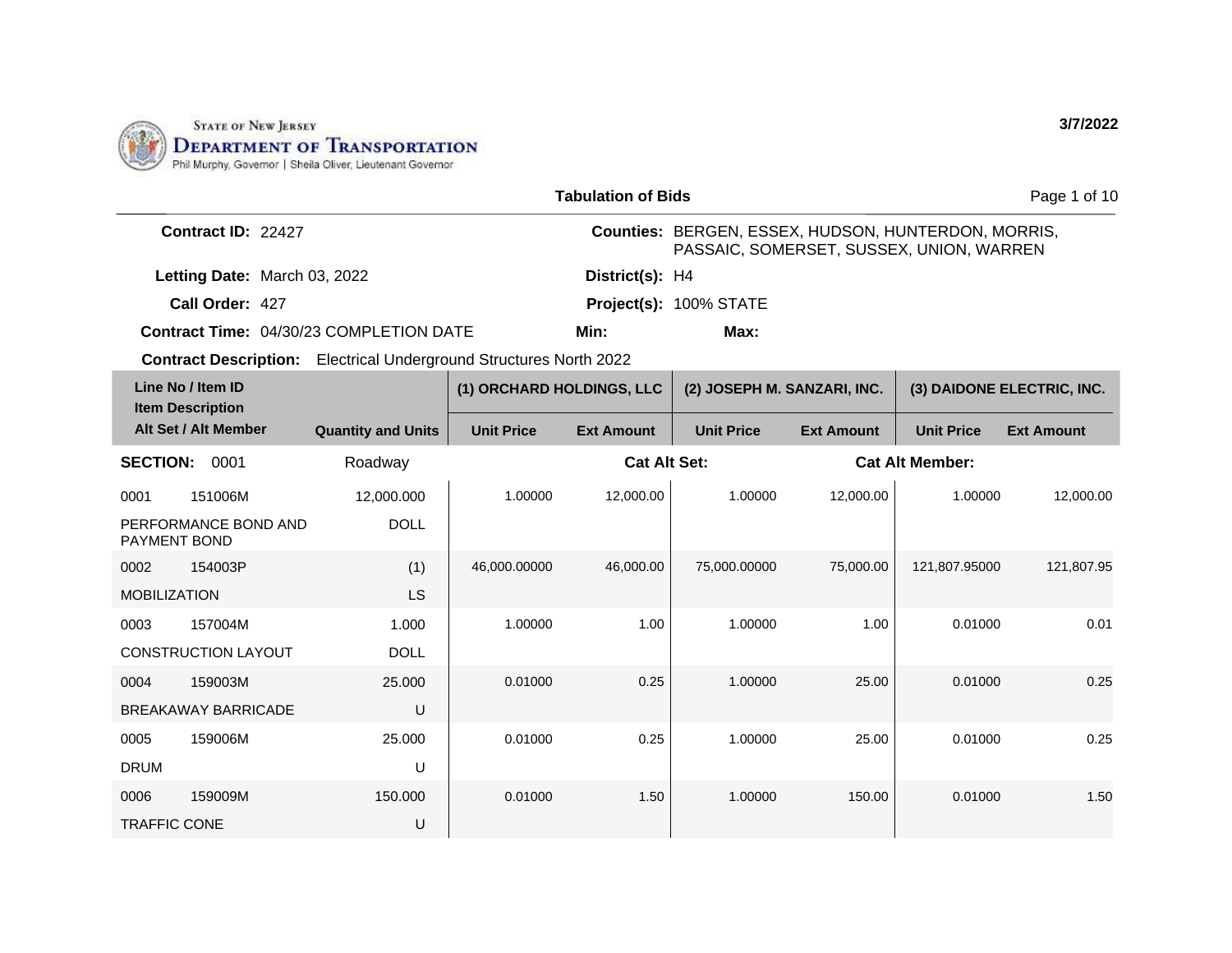

0012 606012P

CONCRETE SIDEWALK, 4" THICK

250.000

SY

|                                              |                                                                           |                                                |                           | <b>Tabulation of Bids</b>                                                                       |                             |                   |                        | Page 2 of 10               |  |  |
|----------------------------------------------|---------------------------------------------------------------------------|------------------------------------------------|---------------------------|-------------------------------------------------------------------------------------------------|-----------------------------|-------------------|------------------------|----------------------------|--|--|
|                                              | Contract ID: 22427                                                        |                                                |                           | Counties: BERGEN, ESSEX, HUDSON, HUNTERDON, MORRIS,<br>PASSAIC, SOMERSET, SUSSEX, UNION, WARREN |                             |                   |                        |                            |  |  |
|                                              | Letting Date: March 03, 2022                                              |                                                |                           | District(s): H4                                                                                 |                             |                   |                        |                            |  |  |
|                                              | Call Order: 427                                                           |                                                |                           |                                                                                                 | Project(s): 100% STATE      |                   |                        |                            |  |  |
|                                              |                                                                           | <b>Contract Time: 04/30/23 COMPLETION DATE</b> |                           | Min:                                                                                            | Max:                        |                   |                        |                            |  |  |
|                                              | <b>Contract Description:</b> Electrical Underground Structures North 2022 |                                                |                           |                                                                                                 |                             |                   |                        |                            |  |  |
| Line No / Item ID<br><b>Item Description</b> |                                                                           |                                                | (1) ORCHARD HOLDINGS, LLC |                                                                                                 | (2) JOSEPH M. SANZARI, INC. |                   |                        | (3) DAIDONE ELECTRIC, INC. |  |  |
|                                              | Alt Set / Alt Member                                                      | <b>Quantity and Units</b>                      | <b>Unit Price</b>         | <b>Ext Amount</b>                                                                               | <b>Unit Price</b>           | <b>Ext Amount</b> | <b>Unit Price</b>      | <b>Ext Amount</b>          |  |  |
| <b>SECTION:</b>                              | 0001                                                                      | Roadway                                        |                           | <b>Cat Alt Set:</b>                                                                             |                             |                   | <b>Cat Alt Member:</b> |                            |  |  |
| 0007                                         | 159012M                                                                   | 1,000.000                                      | 0.01000                   | 10.00                                                                                           | 1.00000                     | 1,000.00          | 0.01000                | 10.00                      |  |  |
|                                              | <b>CONSTRUCTION SIGNS</b>                                                 | <b>SF</b>                                      |                           |                                                                                                 |                             |                   |                        |                            |  |  |
| 0008                                         | 159027M                                                                   | 2.000                                          | 1.00000                   | 2.00                                                                                            | 1.00000                     | 2.00              | 0.01000                | 0.02                       |  |  |
|                                              | FLASHING ARROW BOARD, 4' X 8'                                             | U                                              |                           |                                                                                                 |                             |                   |                        |                            |  |  |
| 0009                                         | 159108M                                                                   | 2.000                                          | 1.00000                   | 2.00                                                                                            | 1.00000                     | 2.00              | 0.01000                | 0.02                       |  |  |
|                                              | <b>TRAFFIC CONTROL TRUCK WITH</b><br>MOUNTED CRASH CUSHION                | U                                              |                           |                                                                                                 |                             |                   |                        |                            |  |  |
| 0010                                         | 109006M                                                                   | 60,380.000                                     | 1.00000                   | 60,380.00                                                                                       | 1.00000                     | 60,380.00         | 1.00000                | 60,380.00                  |  |  |
| <b>FORCE ACCOUNT</b>                         |                                                                           | <b>DOLL</b>                                    |                           |                                                                                                 |                             |                   |                        |                            |  |  |
| 0011                                         | 202006M                                                                   | 40.000                                         | 50.00000                  | 2,000.00                                                                                        | 50.00000                    | 2.000.00          | 100.00000              | 4,000.00                   |  |  |
|                                              | <b>EXCAVATION, TEST PIT</b>                                               | <b>CY</b>                                      |                           |                                                                                                 |                             |                   |                        |                            |  |  |

80.00000 20,000.00 75.00000 18,750.00 200.00000 50,000.00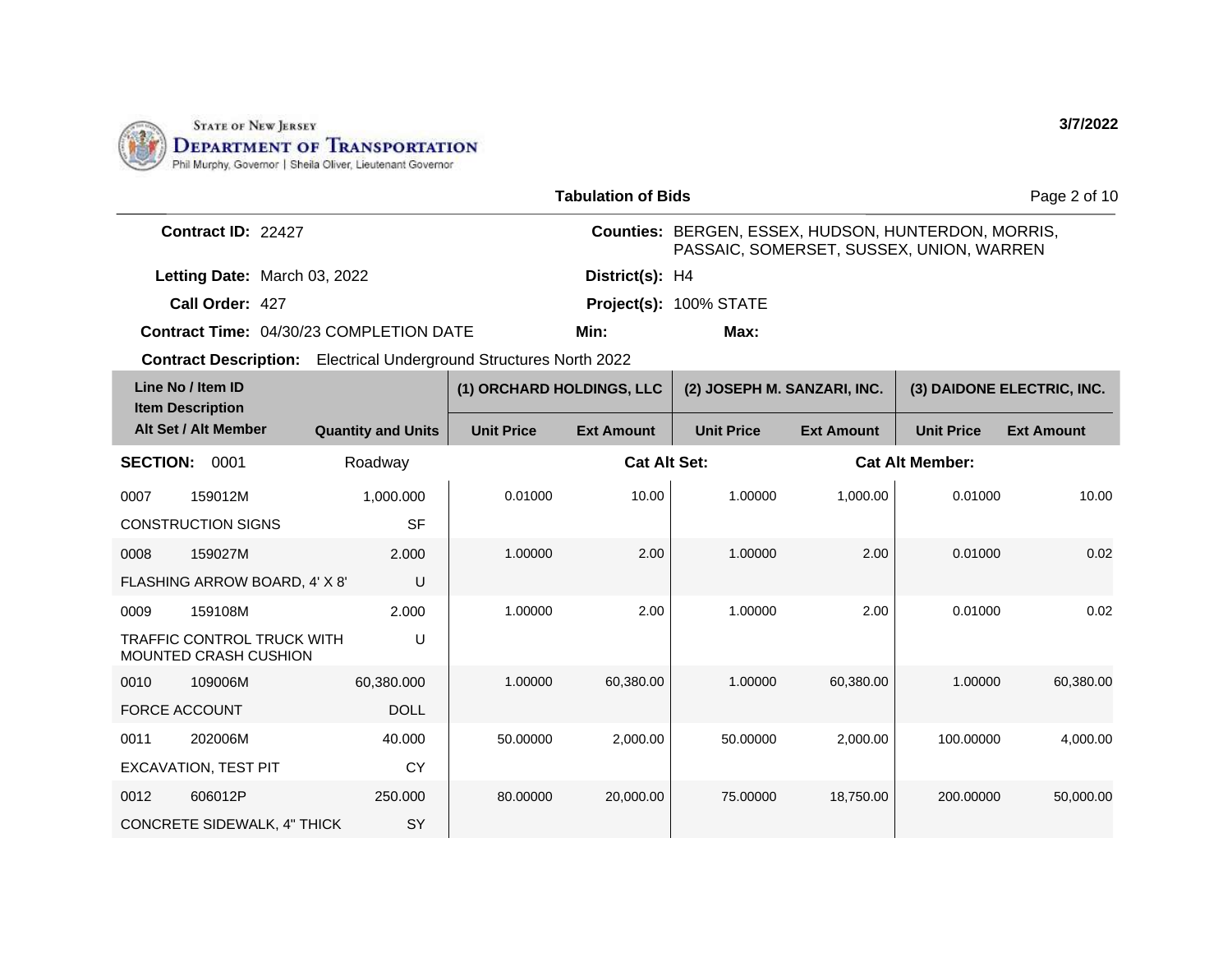

|                                 | <b>Tabulation of Bids</b>                      |  |                           |                                                                           |                           |                                                     |                                          |                   | Page 3 of 10               |
|---------------------------------|------------------------------------------------|--|---------------------------|---------------------------------------------------------------------------|---------------------------|-----------------------------------------------------|------------------------------------------|-------------------|----------------------------|
|                                 | Contract ID: 22427                             |  |                           |                                                                           |                           | Counties: BERGEN, ESSEX, HUDSON, HUNTERDON, MORRIS, | PASSAIC, SOMERSET, SUSSEX, UNION, WARREN |                   |                            |
|                                 | Letting Date: March 03, 2022                   |  |                           |                                                                           | District(s): H4           |                                                     |                                          |                   |                            |
|                                 | Call Order: 427                                |  |                           |                                                                           |                           | Project(s): 100% STATE                              |                                          |                   |                            |
|                                 | <b>Contract Time: 04/30/23 COMPLETION DATE</b> |  |                           |                                                                           | Min:                      | Max:                                                |                                          |                   |                            |
|                                 |                                                |  |                           | <b>Contract Description:</b> Electrical Underground Structures North 2022 |                           |                                                     |                                          |                   |                            |
|                                 | Line No / Item ID<br><b>Item Description</b>   |  |                           |                                                                           | (1) ORCHARD HOLDINGS, LLC |                                                     | (2) JOSEPH M. SANZARI, INC.              |                   | (3) DAIDONE ELECTRIC, INC. |
|                                 | Alt Set / Alt Member                           |  | <b>Quantity and Units</b> | <b>Unit Price</b>                                                         | <b>Ext Amount</b>         | <b>Unit Price</b>                                   | <b>Ext Amount</b>                        | <b>Unit Price</b> | <b>Ext Amount</b>          |
| <b>SECTION: 0001</b><br>Roadway |                                                |  |                           | <b>Cat Alt Set:</b>                                                       |                           |                                                     | <b>Cat Alt Member:</b>                   |                   |                            |
| 0013                            | 606018P                                        |  | 150.000                   | 85.00000                                                                  | 12.750.00                 | 90.00000                                            | 13,500.00                                | 220.00000         | 33,000.00                  |
|                                 | CONCRETE SIDEWALK, 6" THICK                    |  | SY                        |                                                                           |                           |                                                     |                                          |                   |                            |
| 0014                            | 606029P                                        |  | 25,000                    | 100.00000                                                                 | 2,500.00                  | 16.00000                                            | 400.00                                   | 400.00000         | 10,000.00                  |
| <b>BRICK PAVERS</b>             |                                                |  | <b>SY</b>                 |                                                                           |                           |                                                     |                                          |                   |                            |
| 0015                            | 606084P                                        |  | 5.000                     | 80.00000                                                                  | 400.00                    | 175.00000                                           | 875.00                                   | 160.00000         | 800.00                     |
|                                 | DETECTABLE WARNING SURFACE                     |  | <b>SY</b>                 |                                                                           |                           |                                                     |                                          |                   |                            |
| 0016                            | 606095P                                        |  | 150.000                   | 150.00000                                                                 | 22,500.00                 | 10.00000                                            | 1,500.00                                 | 300.00000         | 45,000.00                  |
| <b>TURF PAVERS</b>              |                                                |  | SY                        |                                                                           |                           |                                                     |                                          |                   |                            |
| 0017                            | 607018P                                        |  | 45.000                    | 85.00000                                                                  | 3,825.00                  | 45.00000                                            | 2,025.00                                 | 160,00000         | 7,200.00                   |
| <b>CURB</b>                     | 9" X 16" CONCRETE VERTICAL                     |  | LF                        |                                                                           |                           |                                                     |                                          |                   |                            |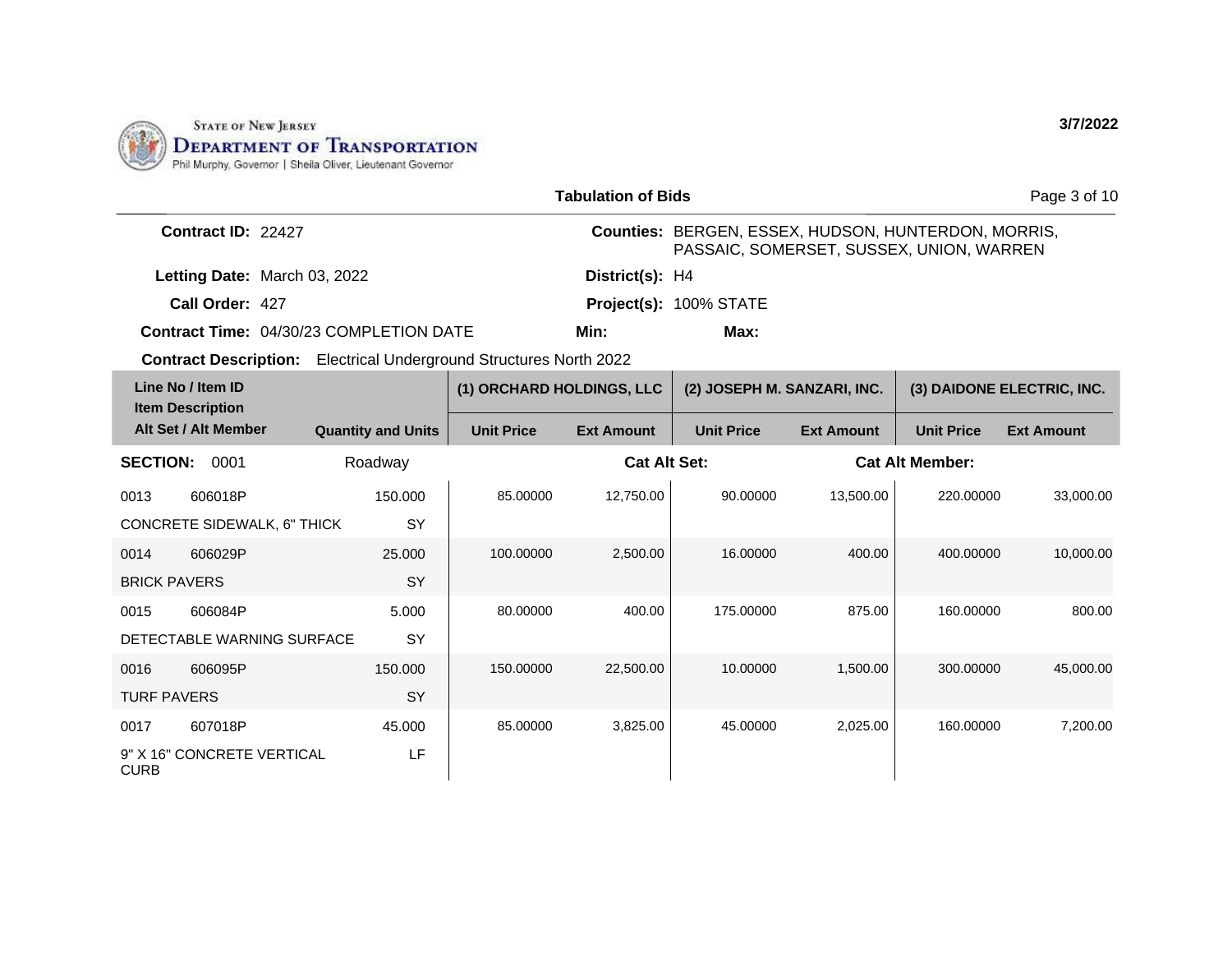

|                    | <b>Tabulation of Bids</b><br>Page 4 of 10                                 |                                                |                           |                     |                                                                                                 |                             |                        |                            |
|--------------------|---------------------------------------------------------------------------|------------------------------------------------|---------------------------|---------------------|-------------------------------------------------------------------------------------------------|-----------------------------|------------------------|----------------------------|
|                    | Contract ID: 22427                                                        |                                                |                           |                     | Counties: BERGEN, ESSEX, HUDSON, HUNTERDON, MORRIS,<br>PASSAIC, SOMERSET, SUSSEX, UNION, WARREN |                             |                        |                            |
|                    | Letting Date: March 03, 2022                                              |                                                |                           | District(s): H4     |                                                                                                 |                             |                        |                            |
|                    | Call Order: 427                                                           |                                                |                           |                     | Project(s): 100% STATE                                                                          |                             |                        |                            |
|                    |                                                                           | <b>Contract Time: 04/30/23 COMPLETION DATE</b> |                           | Min:                | Max:                                                                                            |                             |                        |                            |
|                    | <b>Contract Description:</b> Electrical Underground Structures North 2022 |                                                |                           |                     |                                                                                                 |                             |                        |                            |
|                    | Line No / Item ID<br><b>Item Description</b>                              |                                                | (1) ORCHARD HOLDINGS, LLC |                     |                                                                                                 | (2) JOSEPH M. SANZARI, INC. |                        | (3) DAIDONE ELECTRIC, INC. |
|                    | Alt Set / Alt Member                                                      | <b>Quantity and Units</b>                      | <b>Unit Price</b>         | <b>Ext Amount</b>   | <b>Unit Price</b>                                                                               | <b>Ext Amount</b>           | <b>Unit Price</b>      | <b>Ext Amount</b>          |
| <b>SECTION:</b>    | 0001                                                                      | Roadway                                        |                           | <b>Cat Alt Set:</b> |                                                                                                 |                             | <b>Cat Alt Member:</b> |                            |
| 0018               | 608003P                                                                   | 50,000                                         | 47.00000                  | 2,350.00            | 45.00000                                                                                        | 2,250.00                    | 90.00000               | 4,500.00                   |
| <b>MIX ASPHALT</b> | NONVEGETATIVE SURFACE, HOT                                                | SY                                             |                           |                     |                                                                                                 |                             |                        |                            |
| 0019               | 610045M                                                                   | 4.000                                          | 250.00000                 | 1,000.00            | 275.00000                                                                                       | 1,100.00                    | 800.00000              | 3,200.00                   |
| <b>BOLLARD</b>     |                                                                           | U                                              |                           |                     |                                                                                                 |                             |                        |                            |
| 0020               | 701012P                                                                   | 200,000                                        | 10.00000                  | 2,000.00            | 45.00000                                                                                        | 9,000.00                    | 100.00000              | 20,000.00                  |
|                    | 1 1/2" RIGID METALLIC CONDUIT                                             | LF                                             |                           |                     |                                                                                                 |                             |                        |                            |
| 0021               | 701015P                                                                   | 400.000                                        | 44.00000                  | 17,600.00           | 51.00000                                                                                        | 20,400.00                   | 125.00000              | 50,000.00                  |
|                    | 2" RIGID METALLIC CONDUIT                                                 | LF                                             |                           |                     |                                                                                                 |                             |                        |                            |
| 0022               | 701018P                                                                   | 100.000                                        | 10.00000                  | 1.000.00            | 72.00000                                                                                        | 7,200.00                    | 130.00000              | 13,000.00                  |
|                    | 2 1/2" RIGID METALLIC CONDUIT                                             | LF                                             |                           |                     |                                                                                                 |                             |                        |                            |
| 0023               | 701021P                                                                   | 4,000.000                                      | 59.00000                  | 236,000.00          | 78.00000                                                                                        | 312,000.00                  | 140.00000              | 560,000.00                 |
|                    | 3" RIGID METALLIC CONDUIT                                                 | LF                                             |                           |                     |                                                                                                 |                             |                        |                            |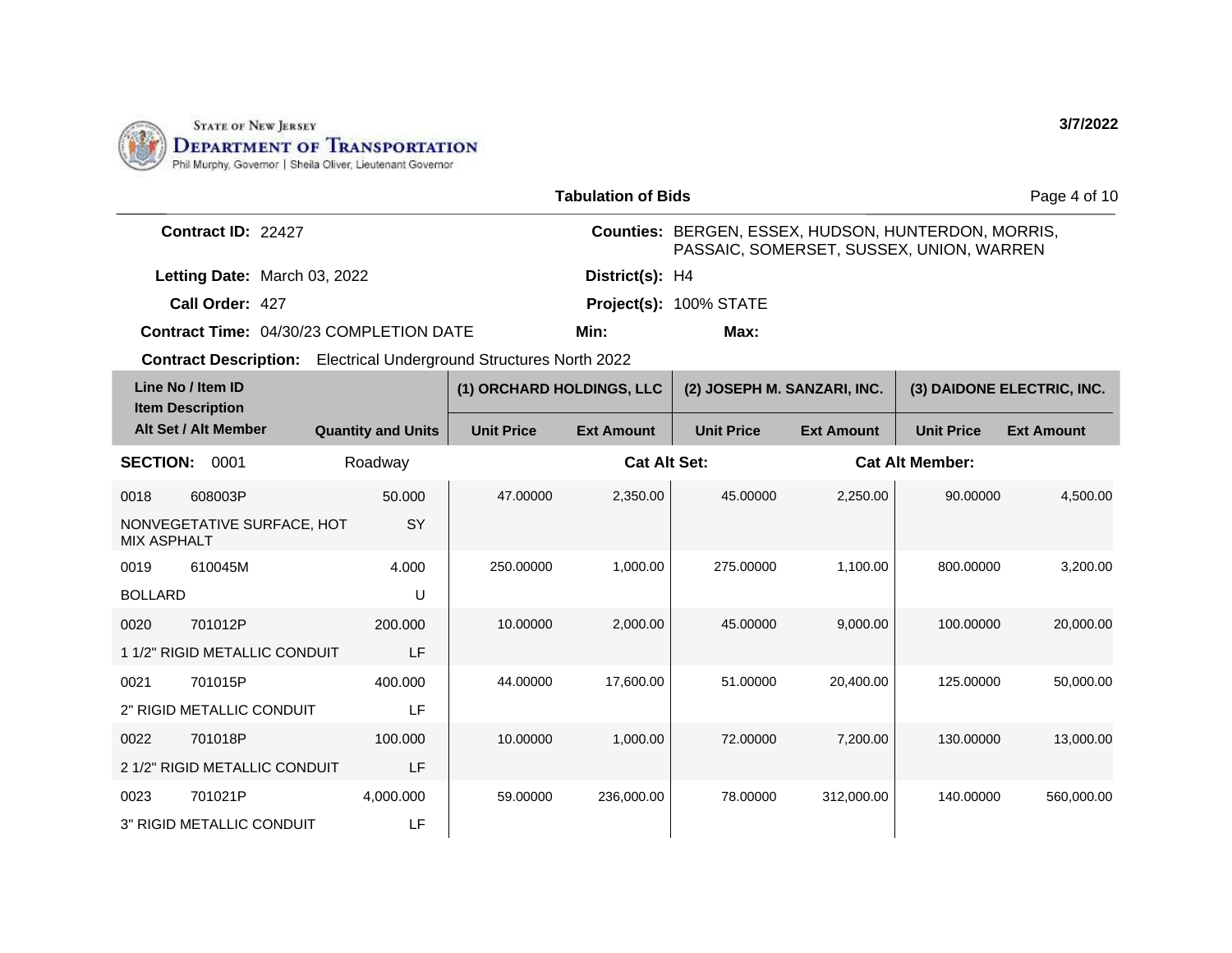

|                 |                                                                           |                           |                           | <b>Tabulation of Bids</b> |                                                                                                 |                             |                        | Page 5 of 10               |
|-----------------|---------------------------------------------------------------------------|---------------------------|---------------------------|---------------------------|-------------------------------------------------------------------------------------------------|-----------------------------|------------------------|----------------------------|
|                 | Contract ID: 22427                                                        |                           |                           |                           | Counties: BERGEN, ESSEX, HUDSON, HUNTERDON, MORRIS,<br>PASSAIC, SOMERSET, SUSSEX, UNION, WARREN |                             |                        |                            |
|                 | Letting Date: March 03, 2022                                              |                           |                           | District(s): H4           |                                                                                                 |                             |                        |                            |
|                 | Call Order: 427                                                           |                           |                           |                           | Project(s): 100% STATE                                                                          |                             |                        |                            |
|                 | Contract Time: 04/30/23 COMPLETION DATE                                   |                           |                           | Min:                      | Max:                                                                                            |                             |                        |                            |
|                 | <b>Contract Description:</b> Electrical Underground Structures North 2022 |                           |                           |                           |                                                                                                 |                             |                        |                            |
|                 | Line No / Item ID<br><b>Item Description</b>                              |                           | (1) ORCHARD HOLDINGS, LLC |                           |                                                                                                 | (2) JOSEPH M. SANZARI, INC. |                        | (3) DAIDONE ELECTRIC, INC. |
|                 | Alt Set / Alt Member                                                      | <b>Quantity and Units</b> | <b>Unit Price</b>         | <b>Ext Amount</b>         | <b>Unit Price</b>                                                                               | <b>Ext Amount</b>           | <b>Unit Price</b>      | <b>Ext Amount</b>          |
| <b>SECTION:</b> | 0001                                                                      | Roadway                   |                           | <b>Cat Alt Set:</b>       |                                                                                                 |                             | <b>Cat Alt Member:</b> |                            |
| 0024            | 701027P                                                                   | 500.000                   | 30.00000                  | 15,000.00                 | 387.00000                                                                                       | 193,500.00                  | 75.00000               | 37,500.00                  |
|                 | 2" RIGID NONMETALLIC CONDUIT                                              | LF                        |                           |                           |                                                                                                 |                             |                        |                            |
| 0025            | 701030P                                                                   | 5,000.000                 | 31.00000                  | 155,000.00                | 63.00000                                                                                        | 315,000.00                  | 72.00000               | 360,000.00                 |
|                 | 3" RIGID NONMETALLIC CONDUIT                                              | LF                        |                           |                           |                                                                                                 |                             |                        |                            |
| 0026            | 701093M                                                                   | 1.000                     | 500.00000                 | 500.00                    | 6,696.00000                                                                                     | 6,696.00                    | 4,000.00000            | 4,000.00                   |
|                 | 38" JUNCTION BOX                                                          | U                         |                           |                           |                                                                                                 |                             |                        |                            |
| 0027            | 701099M                                                                   | 2.000                     | 250.00000                 | 500.00                    | 2,551.00000                                                                                     | 5,102.00                    | 1,000.00000            | 2,000.00                   |
|                 | 17" X 30" JUNCTION BOX                                                    | U                         |                           |                           |                                                                                                 |                             |                        |                            |
| 0028            | 701102M                                                                   | 40.000                    | 1,850.00000               | 74,000.00                 | 4,450.00000                                                                                     | 178,000.00                  | 4,000.00000            | 160,000.00                 |
|                 | 18" X 36" JUNCTION BOX                                                    | U                         |                           |                           |                                                                                                 |                             |                        |                            |
| 0029            | 701108M                                                                   | 2.000                     | 250.00000                 | 500.00                    | 1,196.00000                                                                                     | 2.392.00                    | 1,000.00000            | 2,000.00                   |
| <b>BOX</b>      | 12" X 10" X 8" METAL JUNCTION                                             | U                         |                           |                           |                                                                                                 |                             |                        |                            |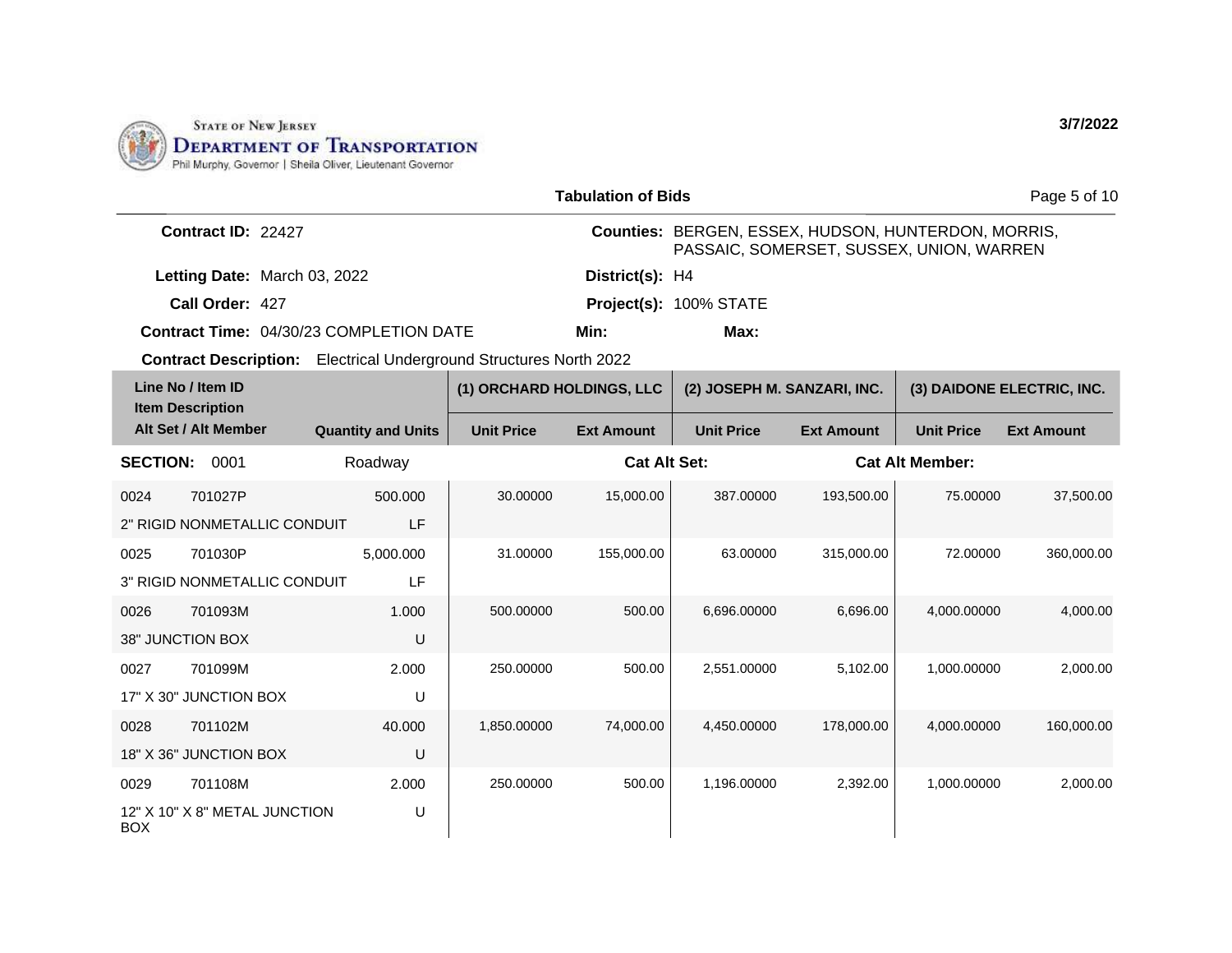

|                                                                | <b>Tabulation of Bids</b><br>Page 6 of 10                                 |                           |                           |                     |                                                                                                 |                   |                        |                            |  |
|----------------------------------------------------------------|---------------------------------------------------------------------------|---------------------------|---------------------------|---------------------|-------------------------------------------------------------------------------------------------|-------------------|------------------------|----------------------------|--|
|                                                                | Contract ID: 22427                                                        |                           |                           |                     | Counties: BERGEN, ESSEX, HUDSON, HUNTERDON, MORRIS,<br>PASSAIC, SOMERSET, SUSSEX, UNION, WARREN |                   |                        |                            |  |
|                                                                | Letting Date: March 03, 2022                                              |                           |                           | District(s): H4     |                                                                                                 |                   |                        |                            |  |
|                                                                | Call Order: 427                                                           |                           |                           |                     | Project(s): 100% STATE                                                                          |                   |                        |                            |  |
| Min:<br><b>Contract Time: 04/30/23 COMPLETION DATE</b><br>Max: |                                                                           |                           |                           |                     |                                                                                                 |                   |                        |                            |  |
|                                                                | <b>Contract Description:</b> Electrical Underground Structures North 2022 |                           |                           |                     |                                                                                                 |                   |                        |                            |  |
|                                                                | Line No / Item ID<br><b>Item Description</b>                              |                           | (1) ORCHARD HOLDINGS, LLC |                     | (2) JOSEPH M. SANZARI, INC.                                                                     |                   |                        | (3) DAIDONE ELECTRIC, INC. |  |
|                                                                | Alt Set / Alt Member                                                      | <b>Quantity and Units</b> | <b>Unit Price</b>         | <b>Ext Amount</b>   | <b>Unit Price</b>                                                                               | <b>Ext Amount</b> | <b>Unit Price</b>      | <b>Ext Amount</b>          |  |
| <b>SECTION:</b>                                                | 0001                                                                      | Roadway                   |                           | <b>Cat Alt Set:</b> |                                                                                                 |                   | <b>Cat Alt Member:</b> |                            |  |
| 0030                                                           | 701117M                                                                   | 45,000                    | 1,850.00000               | 83,250.00           | 4,000.00000                                                                                     | 180,000.00        | 3,600.00000            | 162,000.00                 |  |
|                                                                | <b>JUNCTION BOX FOUNDATION</b>                                            | U                         |                           |                     |                                                                                                 |                   |                        |                            |  |
| 0031                                                           | 701120M                                                                   | 10.000                    | 650.00000                 | 6,500.00            | 1,913.00000                                                                                     | 19,130.00         | 1,600.00000            | 16,000.00                  |  |
| <b>COVER</b>                                                   | <b>JUNCTION BOX FRAME AND</b>                                             | U                         |                           |                     |                                                                                                 |                   |                        |                            |  |
| 0032                                                           | 701123M                                                                   | 10.000                    | 1,000.00000               | 10,000.00           | 3,986.00000                                                                                     | 39,860.00         | 3,200.00000            | 32,000.00                  |  |
|                                                                | FOUNDATION, TYPE SFT                                                      | U                         |                           |                     |                                                                                                 |                   |                        |                            |  |
| 0033                                                           | 701126M                                                                   | 5.000                     | 750.00000                 | 3,750.00            | 2,232.00000                                                                                     | 11,160.00         | 1,600.00000            | 8,000.00                   |  |
|                                                                | FOUNDATION, TYPE MCF                                                      | U                         |                           |                     |                                                                                                 |                   |                        |                            |  |
| 0034                                                           | 701129M                                                                   | 2.000                     | 100.00000                 | 200.00              | 3,826.00000                                                                                     | 7,652.00          | 1,600.00000            | 3,200.00                   |  |
|                                                                | FOUNDATION, TYPE P                                                        | U                         |                           |                     |                                                                                                 |                   |                        |                            |  |
| 0035                                                           | 701132M                                                                   | 10.000                    | 1,700.00000               | 17,000.00           | 7,175,00000                                                                                     | 71,750.00         | 3,200.00000            | 32,000.00                  |  |
|                                                                | FOUNDATION, TYPE P-MC                                                     | U                         |                           |                     |                                                                                                 |                   |                        |                            |  |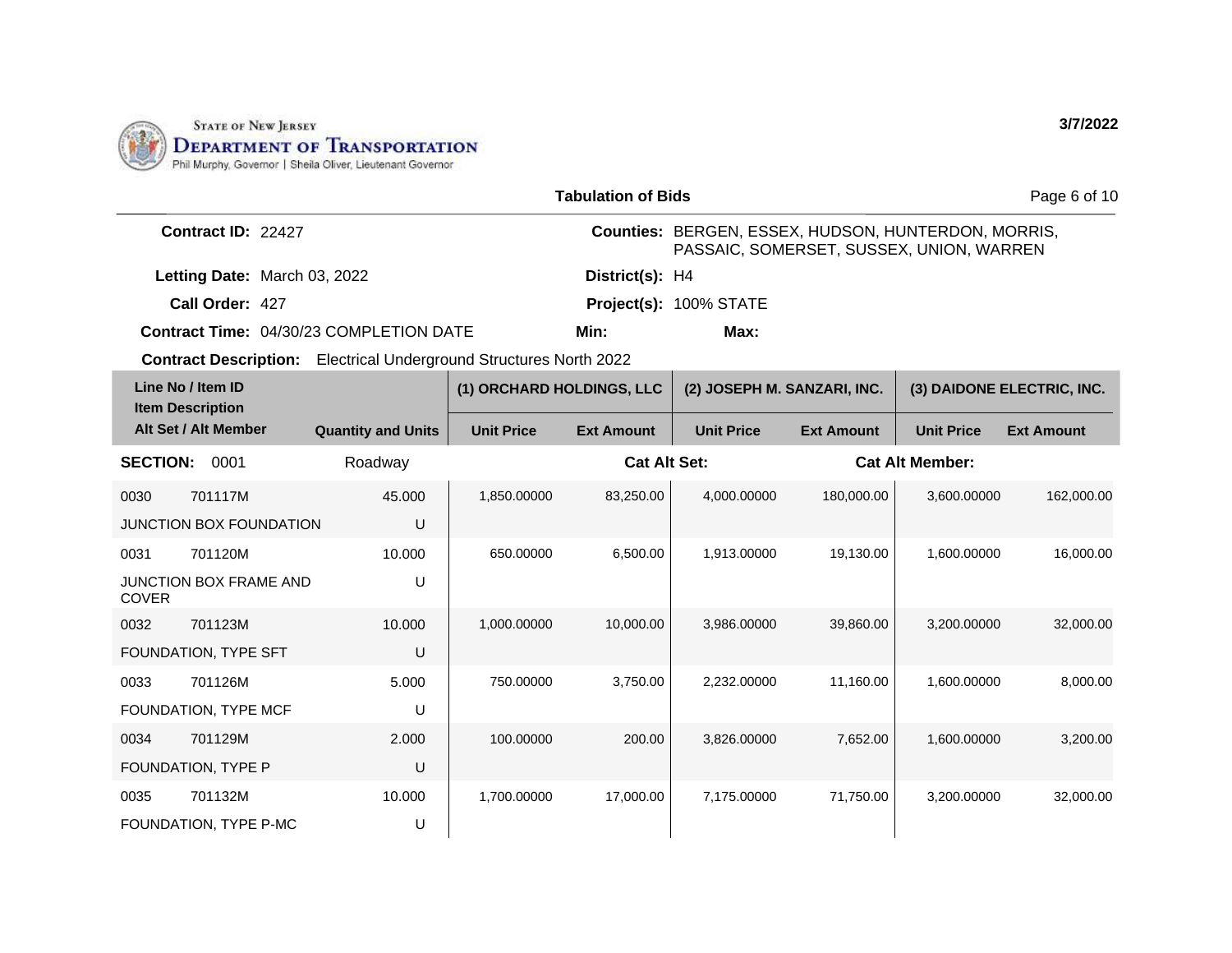

FOUNDATION, TYPE 1M

U

|                   |                                                 |                                                                           |                           | <b>Tabulation of Bids</b>                                                                       |                             |                   |                        | Page 7 of 10               |
|-------------------|-------------------------------------------------|---------------------------------------------------------------------------|---------------------------|-------------------------------------------------------------------------------------------------|-----------------------------|-------------------|------------------------|----------------------------|
|                   | Contract ID: 22427                              |                                                                           |                           | Counties: BERGEN, ESSEX, HUDSON, HUNTERDON, MORRIS,<br>PASSAIC, SOMERSET, SUSSEX, UNION, WARREN |                             |                   |                        |                            |
|                   | Letting Date: March 03, 2022                    |                                                                           |                           | District(s): H4                                                                                 |                             |                   |                        |                            |
|                   | Call Order: 427                                 |                                                                           |                           |                                                                                                 | Project(s): 100% STATE      |                   |                        |                            |
|                   |                                                 | <b>Contract Time: 04/30/23 COMPLETION DATE</b>                            |                           | Min:                                                                                            | Max:                        |                   |                        |                            |
|                   |                                                 | <b>Contract Description:</b> Electrical Underground Structures North 2022 |                           |                                                                                                 |                             |                   |                        |                            |
| Line No / Item ID |                                                 |                                                                           | (1) ORCHARD HOLDINGS, LLC |                                                                                                 | (2) JOSEPH M. SANZARI, INC. |                   |                        | (3) DAIDONE ELECTRIC, INC. |
|                   | <b>Item Description</b><br>Alt Set / Alt Member | <b>Quantity and Units</b>                                                 | <b>Unit Price</b>         | <b>Ext Amount</b>                                                                               | <b>Unit Price</b>           | <b>Ext Amount</b> | <b>Unit Price</b>      | <b>Ext Amount</b>          |
| <b>SECTION:</b>   | 0001                                            | Roadway                                                                   |                           | <b>Cat Alt Set:</b>                                                                             |                             |                   | <b>Cat Alt Member:</b> |                            |
| 0036              | 701128M                                         | 5.000                                                                     | 1,700.00000               | 8,500.00                                                                                        | 5,102.00000                 | 25,510.00         | 4,400.00000            | 22,000.00                  |
| <b>MODIFIED</b>   | FOUNDATION, TYPE P-MC                           | U                                                                         |                           |                                                                                                 |                             |                   |                        |                            |
| 0037              | 701135M                                         | 10.000                                                                    | 850.00000                 | 8,500.00                                                                                        | 1,913.00000                 | 19,130.00         | 2,000.00000            | 20,000.00                  |
|                   | FOUNDATION, TYPE SPF                            | U                                                                         |                           |                                                                                                 |                             |                   |                        |                            |
| 0038              | 701138M                                         | 10.000                                                                    | 4,000.00000               | 40,000.00                                                                                       | 7,100.00000                 | 71,000.00         | 9,000.00000            | 90,000.00                  |
|                   | FOUNDATION, TYPE STF                            | $\cup$                                                                    |                           |                                                                                                 |                             |                   |                        |                            |
| 0039              | 701141M                                         | 1.000                                                                     | 1.00000                   | 1.00                                                                                            | 3,029.00000                 | 3,029.00          | 300.00000              | 300.00                     |
|                   | FOUNDATION, TYPE SFX                            | U                                                                         |                           |                                                                                                 |                             |                   |                        |                            |
| 0040              | 701144M                                         | 10.000                                                                    | 1,100.00000               | 11,000.00                                                                                       | 5,102.00000                 | 51,020.00         | 2,800.00000            | 28,000.00                  |
|                   | FOUNDATION, TYPE SFK                            | U                                                                         |                           |                                                                                                 |                             |                   |                        |                            |
| 0041              | 701153M                                         | 2.000                                                                     | 200.00000                 | 400.00                                                                                          | 3.189.00000                 | 6,378.00          | 400.00000              | 800.00                     |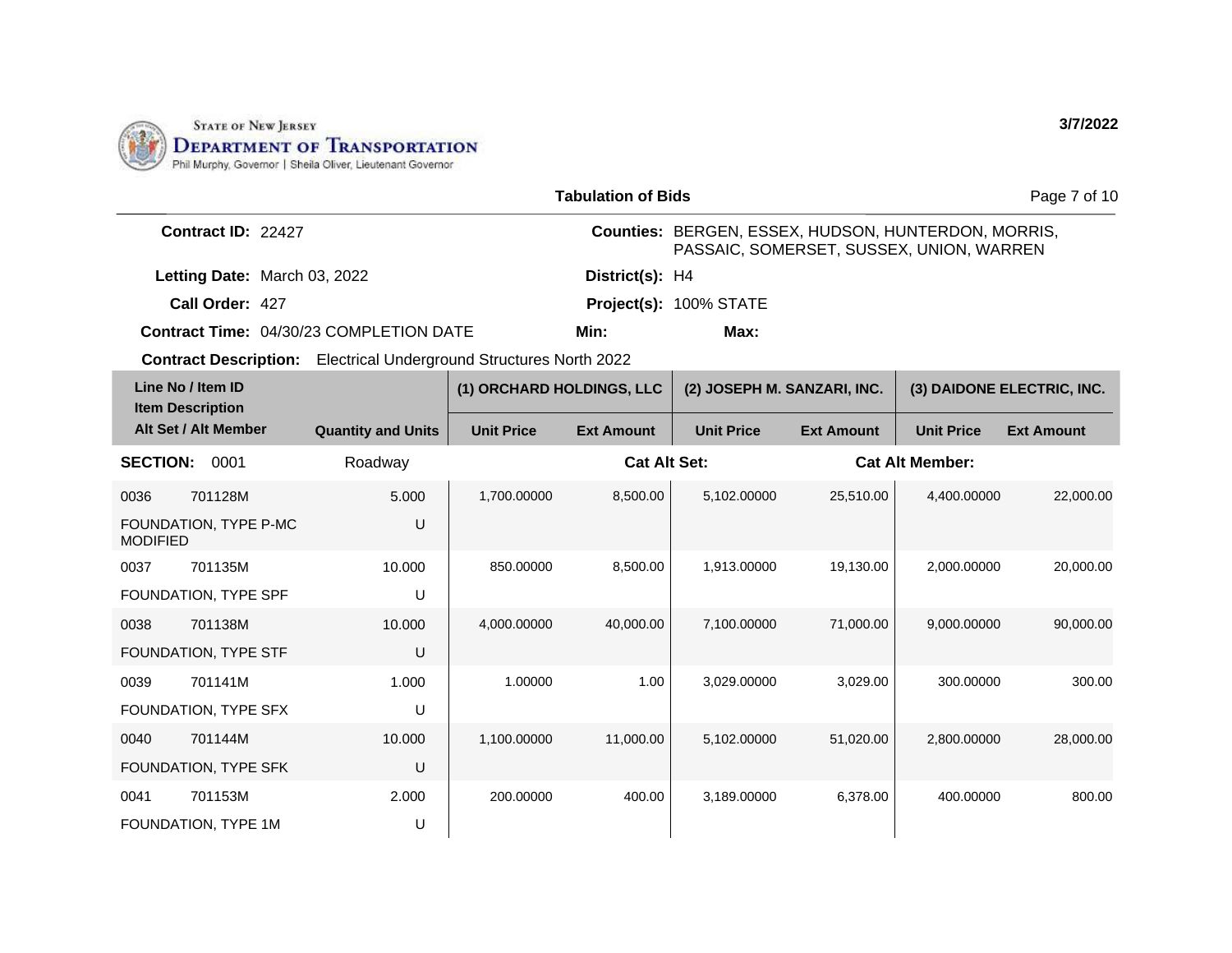

0046 MME008M

ELECTRICAL

FOUNDATION REMOVAL,

200.000

U

| <b>Tabulation of Bids</b><br>Page 8 of 10    |                                                                           |                           |                                                                                                 |                             |                   |                        |                            |  |
|----------------------------------------------|---------------------------------------------------------------------------|---------------------------|-------------------------------------------------------------------------------------------------|-----------------------------|-------------------|------------------------|----------------------------|--|
| Contract ID: 22427                           |                                                                           |                           | Counties: BERGEN, ESSEX, HUDSON, HUNTERDON, MORRIS,<br>PASSAIC, SOMERSET, SUSSEX, UNION, WARREN |                             |                   |                        |                            |  |
| Letting Date: March 03, 2022                 |                                                                           |                           | District(s): H4                                                                                 |                             |                   |                        |                            |  |
| Call Order: 427                              |                                                                           |                           |                                                                                                 | Project(s): 100% STATE      |                   |                        |                            |  |
|                                              | <b>Contract Time: 04/30/23 COMPLETION DATE</b>                            |                           | Min:                                                                                            | Max:                        |                   |                        |                            |  |
|                                              | <b>Contract Description:</b> Electrical Underground Structures North 2022 |                           |                                                                                                 |                             |                   |                        |                            |  |
| Line No / Item ID<br><b>Item Description</b> |                                                                           | (1) ORCHARD HOLDINGS, LLC |                                                                                                 | (2) JOSEPH M. SANZARI, INC. |                   |                        | (3) DAIDONE ELECTRIC, INC. |  |
| Alt Set / Alt Member                         | <b>Quantity and Units</b>                                                 | <b>Unit Price</b>         | <b>Ext Amount</b>                                                                               | <b>Unit Price</b>           | <b>Ext Amount</b> | <b>Unit Price</b>      | <b>Ext Amount</b>          |  |
| <b>SECTION:</b><br>0001                      | Roadway                                                                   |                           | <b>Cat Alt Set:</b>                                                                             |                             |                   | <b>Cat Alt Member:</b> |                            |  |
| 0042<br>701156M                              | 2.000                                                                     | 400.00000                 | 800.00                                                                                          | 4.783.00000                 | 9,566.00          | 800.00000              | 1,600.00                   |  |
| FOUNDATION, TYPE 2M                          | U                                                                         |                           |                                                                                                 |                             |                   |                        |                            |  |
| 701159M<br>0043                              | 2.000                                                                     | 600.00000                 | 1.200.00                                                                                        | 5.421.00000                 | 10.842.00         | 1,600.00000            | 3,200.00                   |  |
| FOUNDATION, TYPE 1M-MC                       | U                                                                         |                           |                                                                                                 |                             |                   |                        |                            |  |
| 701162M<br>0044                              | 2.000                                                                     | 800.00000                 | 1,600.00                                                                                        | 5,580.00000                 | 11,160.00         | 2,000.00000            | 4,000.00                   |  |
| FOUNDATION, TYPE 2M-MC                       | U                                                                         |                           |                                                                                                 |                             |                   |                        |                            |  |
| 702048M<br>0045                              | 50.000                                                                    | 1.00000                   | 50.00                                                                                           | 56.00000                    | 2.800.00          | 20.00000               | 1,000.00                   |  |
| <b>LOOP DETECTOR</b>                         | <b>LF</b>                                                                 |                           |                                                                                                 |                             |                   |                        |                            |  |

350.00000 70,000.00 700.00000 140,000.00 600.00000 120,000.00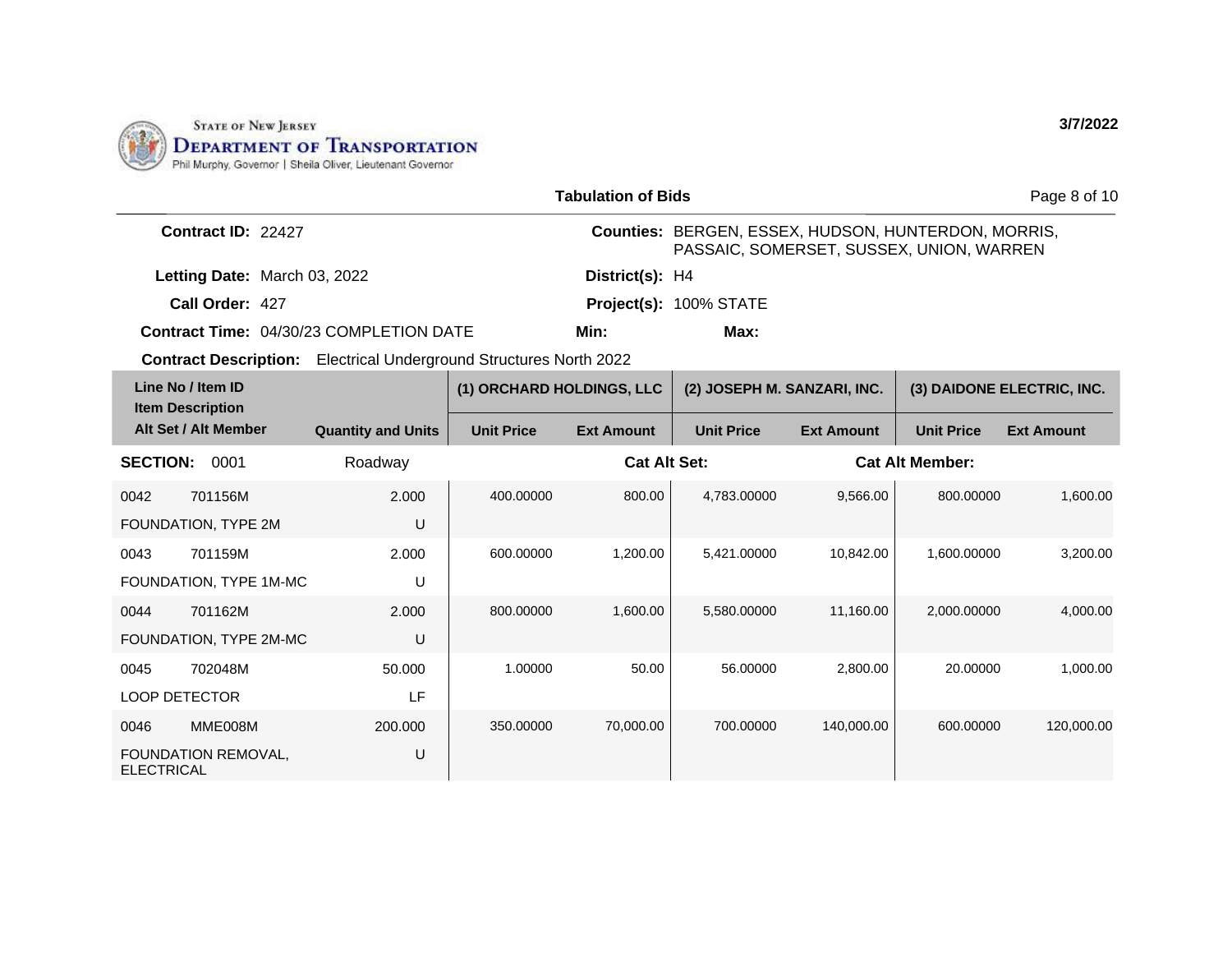

| <b>Tabulation of Bids</b>                                                 |                              |                                                                                                 |                   |                             |                   |                        | Page 9 of 10               |
|---------------------------------------------------------------------------|------------------------------|-------------------------------------------------------------------------------------------------|-------------------|-----------------------------|-------------------|------------------------|----------------------------|
| Contract ID: 22427                                                        |                              | Counties: BERGEN, ESSEX, HUDSON, HUNTERDON, MORRIS,<br>PASSAIC, SOMERSET, SUSSEX, UNION, WARREN |                   |                             |                   |                        |                            |
| Letting Date: March 03, 2022                                              |                              |                                                                                                 | District(s): H4   |                             |                   |                        |                            |
| Call Order: 427                                                           |                              |                                                                                                 |                   | Project(s): 100% STATE      |                   |                        |                            |
| <b>Contract Time: 04/30/23 COMPLETION DATE</b>                            |                              |                                                                                                 | Min:              | Max:                        |                   |                        |                            |
| <b>Contract Description:</b> Electrical Underground Structures North 2022 |                              |                                                                                                 |                   |                             |                   |                        |                            |
| Line No / Item ID                                                         |                              | (1) ORCHARD HOLDINGS, LLC                                                                       |                   | (2) JOSEPH M. SANZARI, INC. |                   |                        | (3) DAIDONE ELECTRIC, INC. |
| <b>Item Description</b><br>Alt Set / Alt Member                           | <b>Quantity and Units</b>    | <b>Unit Price</b>                                                                               | <b>Ext Amount</b> | <b>Unit Price</b>           | <b>Ext Amount</b> | <b>Unit Price</b>      | <b>Ext Amount</b>          |
| <b>SECTION:</b><br>0001                                                   | Roadway                      | <b>Cat Alt Set:</b>                                                                             |                   |                             |                   | <b>Cat Alt Member:</b> |                            |
| MME009M<br>0047                                                           | 60.000                       | 400.00000                                                                                       | 24,000.00         | 1,223.00000                 | 73,380.00         | 800.00000              | 48,000.00                  |
| <b>TRANSITE JUNCTION BOX</b><br><b>REMOVAL</b>                            | U                            |                                                                                                 |                   |                             |                   |                        |                            |
| MME084M<br>0048                                                           | 200.000                      | 85.00000                                                                                        | 17,000.00         | 169.00000                   | 33,800.00         | 170.00000              | 34,000.00                  |
| <b>TRAFFIC DIRECTORS</b>                                                  | <b>MH</b>                    |                                                                                                 |                   |                             |                   |                        |                            |
| 0049<br>MME090M                                                           | 1.000                        | 500.00000                                                                                       | 500.00            | 7,175.00000                 | 7,175.00          | 2,000.00000            | 2,000.00                   |
| <b>ROADWAY JUNCTION BOX</b>                                               | U                            |                                                                                                 |                   |                             |                   |                        |                            |
| <b>MME122M</b><br>0050                                                    | 10.000                       | 250.00000                                                                                       | 2,500.00          | 797.00000                   | 7,970.00          | 800.00000              | 8,000.00                   |
| FOUNDATION, TYPE PBI                                                      | U                            |                                                                                                 |                   |                             |                   |                        |                            |
| <b>Section Totals:</b>                                                    |                              |                                                                                                 | \$994,573.00      |                             | \$2,042,587.00    |                        | \$2,196,500.00             |
|                                                                           | <b>Contract Totals</b>       |                                                                                                 | \$994,573.00      |                             | \$2,042,587.00    |                        | \$2,196,500.00             |
|                                                                           | <b>Cost Plus Time Totals</b> |                                                                                                 | \$994,573.00      |                             | \$2,042,587.00    |                        | 2,196,500.00               |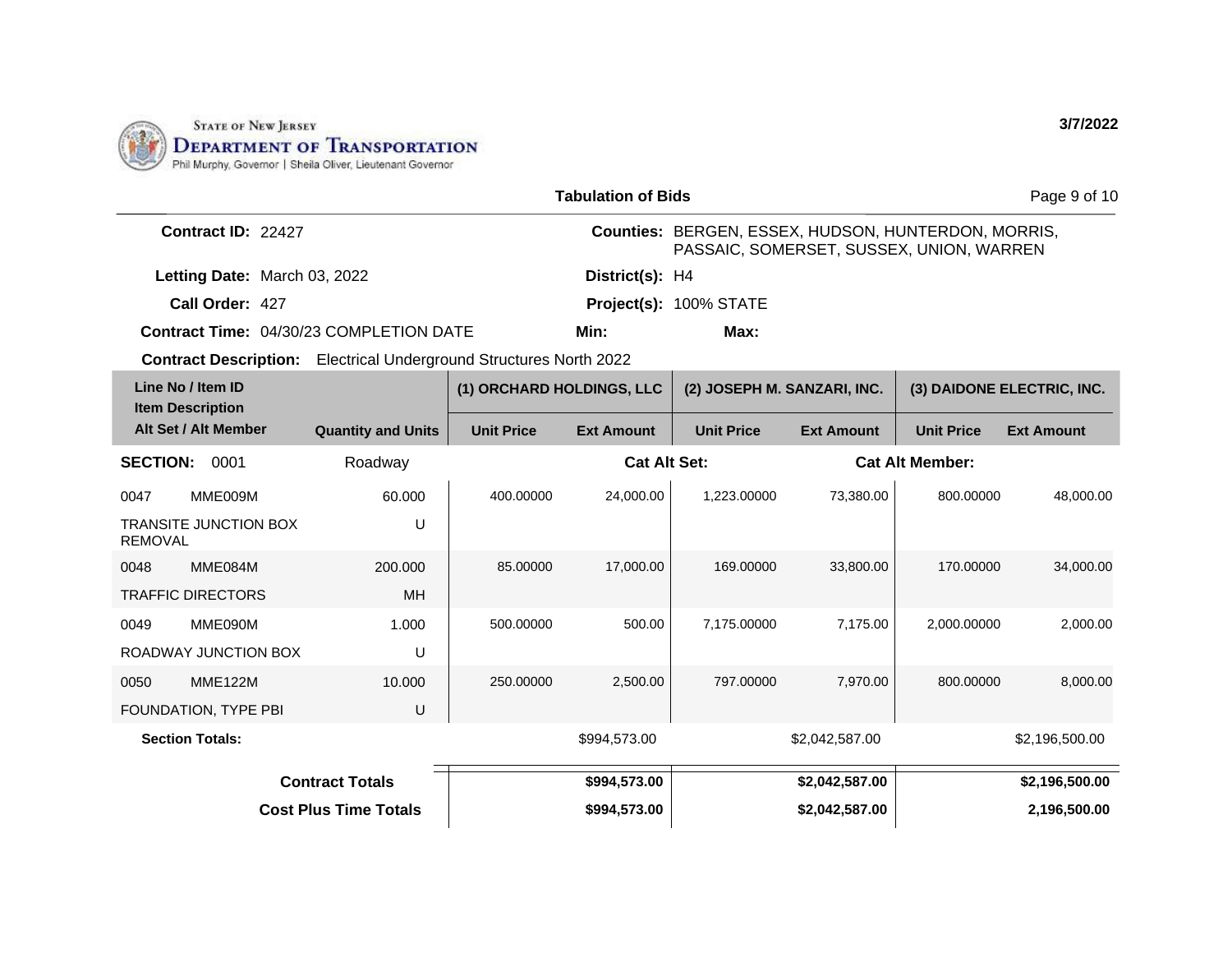

|                    |                                                                                                                  | <b>Tabulation of Bids</b> |                                                                                                 | Page 10 of 10 |
|--------------------|------------------------------------------------------------------------------------------------------------------|---------------------------|-------------------------------------------------------------------------------------------------|---------------|
| Contract ID: 22427 |                                                                                                                  |                           | Counties: BERGEN, ESSEX, HUDSON, HUNTERDON, MORRIS,<br>PASSAIC, SOMERSET, SUSSEX, UNION, WARREN |               |
|                    | Letting Date: March 03, 2022                                                                                     | District(s): H4           |                                                                                                 |               |
| Call Order: 427    |                                                                                                                  |                           | Project(s): 100% STATE                                                                          |               |
|                    | <b>Contract Time: 04/30/23 COMPLETION DATE</b>                                                                   | Min:                      | Max:                                                                                            |               |
|                    | <b>Contract Description:</b> Electrical Underground Structures North 2022<br>) indicates item is bid as Lump Sum |                           |                                                                                                 |               |